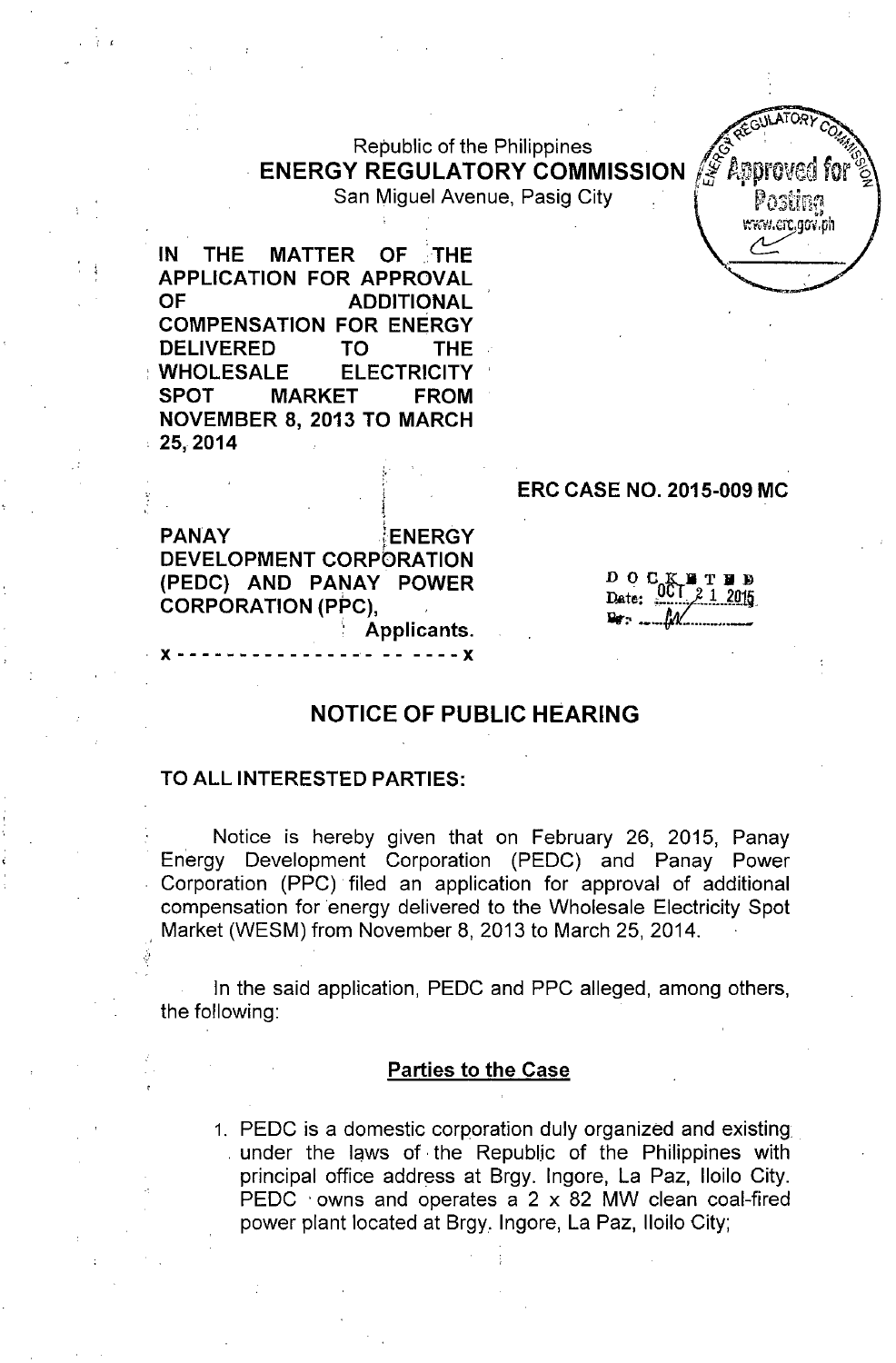2. PPC is a domestic corporation duly organized and existing under the laws of the Republic of the Philippines with principal office address at Brgy. Ingore, La Paz, Iloilo City. PPC owns and operates a 72 MW (PPC 1) and a 20 MW (PPC 2) diesel-fired power plants located at Brgy. Ingore, La Paz, Iloilo City;

#### Statement of Facts and of the Case

- 3. In view of the power system disturbance brought about by Typhoon Yolanda on November 8, 2013, the Commission suspended the operations of the WESM in the Visayas effective November 8, 2013 at 1500H1. This suspension was lifted effective 0100H on March 26, 2014 upon the Commission's determination that competitive trading has already been achieved2;
- 4. Under the WESM Rules, during market suspension, the Market Operator (MO) shall impose an Administered Price to be used as basis for settlements (WESM Rule 6.2.3). The market price during a trading interval in which the Commission has declared the spot market to be suspended and up to the time that the market resumes is to be determined by the MO (WESM Rule 6.8.3.1);
- 5. In addition, during market suspension, the System Operator (SO) is responsible for giving directions and coordinating the actions to be taken by the MO and the WESM Trading Participants (WESM Rule 6.2.1.1 );
- 6. Pursuant to these WESM Rules, the schedules of generating plants in the Visayas, including PEDC and PPC, were controlled by the SO and both were constrained to comply with the hourly dispatch instructions of the SO, notwithstanding their obligations to deliver electricity under their respective power purchase agreements with their various off-takers;

<sup>&</sup>lt;sup>1</sup> Order dated 18 November 2013 in ERC Case No. 2013-086 MC entitled "In the Matter of the Suspension of the Operations of the Philippine Wholesale Electricity Spot Markel."

<sup>2</sup> Order dated 24 March 2014 in ERC Case No. 2013-086 MC.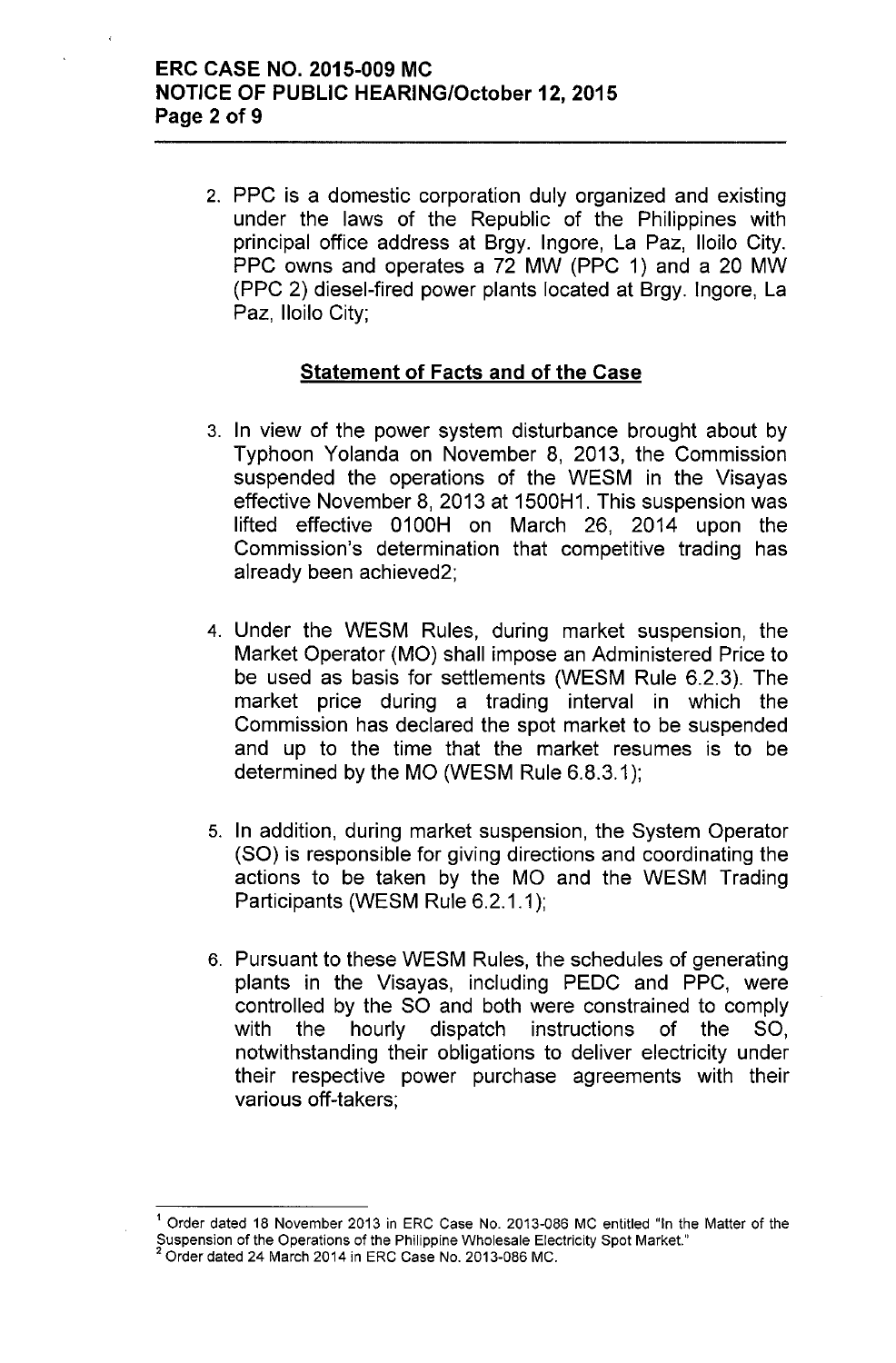#### **ERC CASE NO. 2015-009 MC NOTICE OF PUBLIC HEARING/October 12, 2015 Page 3 of9**

- 7. For energy delivered by PEDC and PPC for the period of November 8,2013 to March 25,2014, they sought additional compensation from the Philippine Electricity Market Corporation (PEMC) as MO, beyond the Administered Price imposed pursuant to the Administered Price Determination Methodology3. This claim was based on the Commissionapproved rates of PEDC in ERC Case No. 2010-108RC4 and ERC Case No. 2010-066RC5, and of PPC in ERC Case NO.2009-019RC6;
- 8. The total amount of additional compensation sought by them, which comprises Capital Recovery Fee (CRF), Operations and Maintenance (O&M) costs, and cost of fuel, was One Hundred Three Million Six Hundred Sixty Thousand Six Hundred Three Pesos and Thirty One Centavos (PhP103,660,603.31) exclusive of Value Added Tax (VAT), broken down as follows:

The price and schedule for a given price schedule or trading interval shall be equivalent to the load weighted average ex-post energy price of the corresponding trading interval of the four (4) preceding similar days that have not been administered.

In case any of the prices covered by the four preceding same days have been administered, said prices shall be excluded and replaced with the prices that have not been administered from the most recent earlier same or similar day.

- (b) The trading participant that has complied with the instructions during market suspension or intervention may be entitled to additional compensation upon determination and sufficient proof that the administered price is not sufficient to cover the following:
	- (1) Fuel costs incurred in complying with the dispatch instructions; and
	- (2) Variable operating and maintenance costs incurred in complying with the dispatch instructions (which may include start-up and shut-down costs).

<sup>3</sup> Administered Price shall be determined as follows:

<sup>4</sup> Decision dated 22 August 2011 and Order dated 5 July 2014 in ERC Case No. 2010-108 RC entitled "In the Matter of the Application for Approval of the Electric Power Purchase Agreement (EPPA) between Aklan Electric Cooperative Incorporated (AKELCO) and Panay Energy Development Corporation (PEDC), with Prayer for Provisional Authority.

<sup>5</sup> Decision dated 11 April 2011 in ERC Case No. 2010-066 RC entitled "In the Matter of the Application for Approval of the Electric Power Purchase Agreement (EPPA) between Antique Electric Cooperative, Incorporated (ANTECO) and Panay Energy Development Corporation ~PEDC), with Prayer for Provisional Authority."

Decision dated 19 April 2010 in ERC Case No. 2009-019 RC entitled "In the Malter of the Application for the Suspension of the Implementation of Table "B" Base Rates in the Order dated July 5, 2006 in ERC Case No. 2005-043 RC, with Prayer for Provisional Authority." The tariff rate is adjusted monthly corresponding to the percentage change in the CPI and in the actual Peso per Dollar exchange rate, as published by the BSP, of the last day of the month immediately preceding the applicable billing period. PPC used as the base tariff rate the effective tariff rate for the month of June 2006, rebased to 100 level.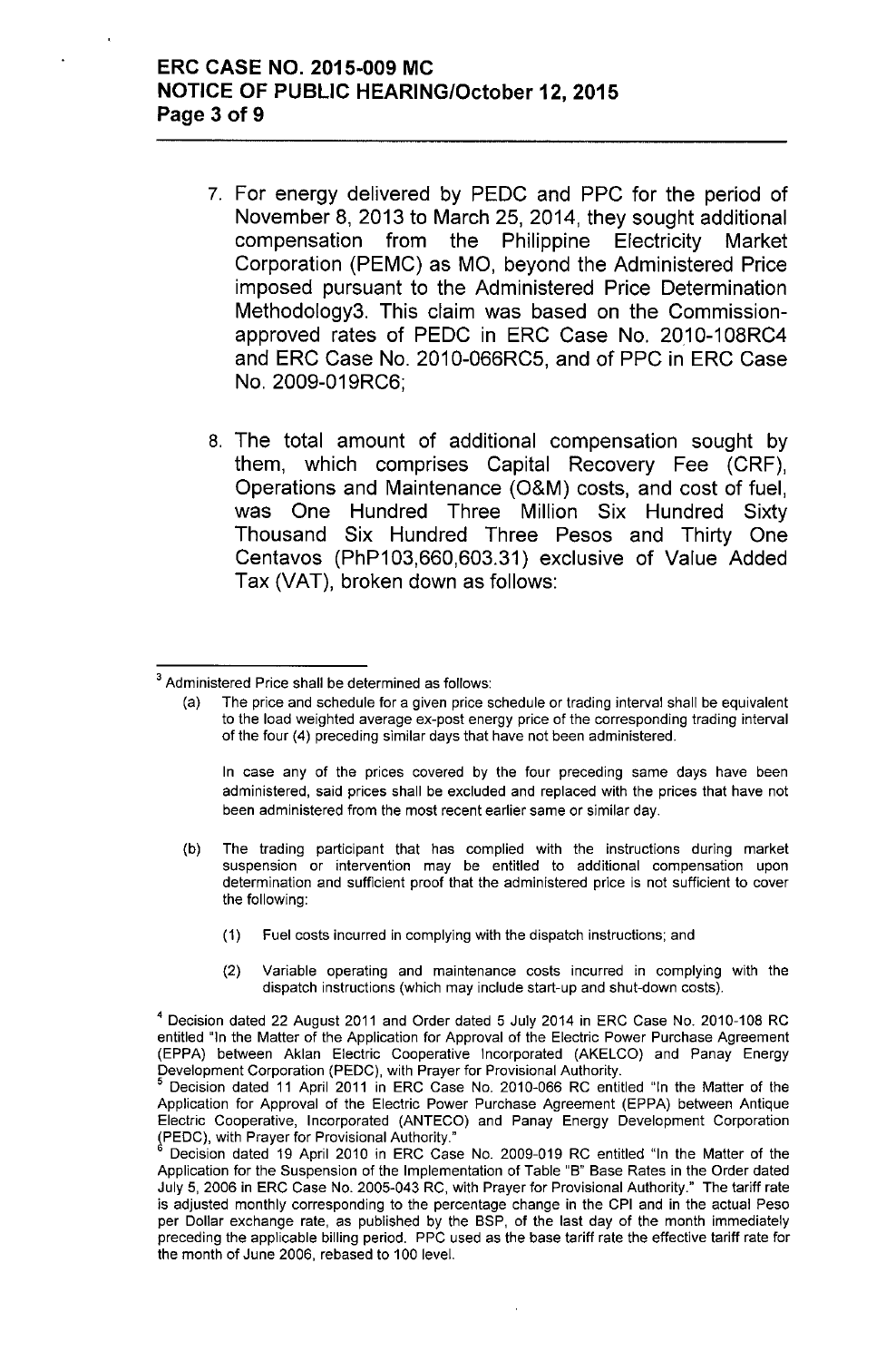## ERC CASE NO. 2015-009 MC NOTICE OF PUBLIC HEARING/October 12, 2015 Page 4 of 9

|                  | Period         | <b>Amount</b>                    | <b>Supporting Document</b> |
|------------------|----------------|----------------------------------|----------------------------|
|                  | Covered        |                                  |                            |
| 1                | 8 Nov. 2013 to | PhP13,318,282.65,                | Letter to PEMC dated 11    |
|                  | 25 Nov. 2013   | submarked as Annex "A-1".        | December 2013, hereto      |
|                  |                |                                  | attached as Annex "A".     |
| $\overline{2}$   |                |                                  |                            |
|                  | 26 Nov. 2013   | PhP50,841,074.70',               | Letter to PEMC dated 30    |
|                  | to 25 Dec.     | submarked as Annex "B-1".        | January 2014, hereto       |
|                  | 2013           |                                  | attached as Annex "B".     |
| 3                | 26 Dec. 2013   | PhP8,514,404.79 <sup>8</sup> .   | Letter to PEMC dated 5     |
|                  | to 25 Jan.     | submarked as Annex "C-1".        | March 2014, hereto         |
|                  | 2014           |                                  | attached as Annex "C".     |
| $\boldsymbol{4}$ | 26 Jan. 2014   | PhP12,847,219.16 <sup>9</sup> ,  | Letter to PEMC dated 28    |
|                  | to $25$ Feb.   | submarked as Annex "D-1".        | March 2014, hereto         |
|                  | 2014           |                                  | attached as Annex "D".     |
| 5                | 26 Feb. 2014   | PhP18,139,622.01 <sup>10</sup> , | Letter to PEMC dated 15    |
|                  | to 25 Mar.     | submarked as Annex "E-1".        | May 2014, hereto           |
|                  | 2014           |                                  | attached as Annex "E".     |
|                  | <b>TOTAL</b>   | PhP 103,660,603.31               |                            |
|                  |                |                                  |                            |

9. In response, PEMC computed the additional compensation due to them for energy delivered for the period of November 8, 2013 to March 25, 2014 to amount to only Twenty Seven Million Two Hundred Forty Three Thousand Four Hundred Ninety Six Pesos and Seventy One Centavos (PhP27,243,496.71) exclusive of VAT, broken down as follows:

|                | Period         | <b>Amount</b>             | <b>Supporting Document</b>  |
|----------------|----------------|---------------------------|-----------------------------|
|                | <b>Covered</b> | (VAT Exclusive)           |                             |
|                | 8 Nov. 2013 to | PhP10.440,952.27,         | PEMC Letter dated 15        |
|                | 25 Nov. 2013   | submarked as Annex "F-1". | April 2014 with             |
| $\overline{2}$ | 26 Nov. 2013   | PhP12,866,861.61,         | Settlement Invoice          |
|                | to 25 Dec.     | submarked as Annex "F-2". | dated 14 April 2014         |
|                | 2013           |                           | hereto attached as          |
|                |                |                           | Annex "F".                  |
| 3              | 26 Dec. 2013   | PhP1,392,797.38,          | <b>PEMC Letter dated 15</b> |
|                | to $25$ Jan.   | submarked as Annex "G-1". | May 2014 with               |
|                | 2014           |                           | Settlement Invoice          |
|                |                |                           | dated 14 May 2014           |
|                |                |                           | hereto attached as          |
|                |                |                           | Annex "G".                  |

<sup>7</sup> Includes energy delivered from the 92 MW diesel power plant of PPC.

<sup>8</sup> Includes energy delivered from the 92 MW diesel power plant of PPC.

<sup>9</sup> Includes energy delivered from the 92 MW diesel power plant of PPC.

<sup>&</sup>lt;sup>10</sup> Includes energy delivered from the 92 MW diesel power plant of PPC.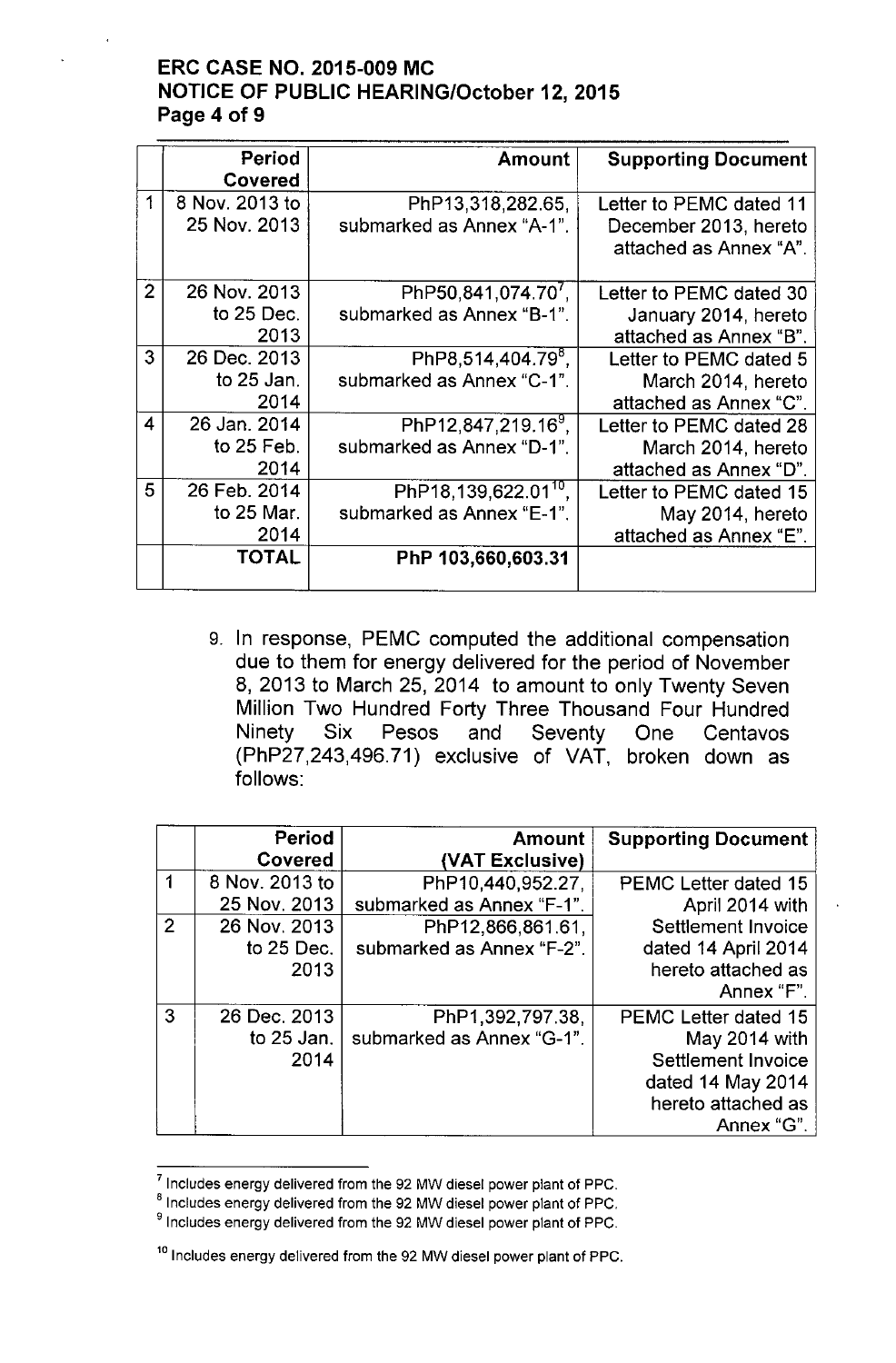## ERC CASE NO. 2015-009 MC NOTICE OF PUBLIC HEARING/October 12,2015 Page 5 of 9

| 4 | 26 Jan. 2014<br>to $25$ Feb.<br>2014 | PhP1,118,883.95, broken<br>down as PhP1,118,816.80<br>(for PEDC) and PhP67.15<br>(for PPC), submarked as<br>Annexes "H-1a" and "H-1b"                                                                                                             | <b>PEMC Letter dated 14</b><br>August 2014 with<br>Settlement Invoice<br>dated 25 August 2014<br>hereto attached as<br>Annex "H". |
|---|--------------------------------------|---------------------------------------------------------------------------------------------------------------------------------------------------------------------------------------------------------------------------------------------------|-----------------------------------------------------------------------------------------------------------------------------------|
| 5 | 26 Feb. 2014<br>to $25$ Mar.<br>2014 | PhP1,424,001.50,<br>submarked as Annex "H-2"<br>The total amount of<br>PhP2,542,885.46 for the<br>two billing periods from 26<br>January 2014 to 25<br>February 2014 and 26<br>February 2014 to March 25,<br>2014 is submarked as<br>Annex "H-3". |                                                                                                                                   |
|   | TOTAL                                | PhP27,243,496.71                                                                                                                                                                                                                                  |                                                                                                                                   |

- 10.This amount represents only the O&M cost and cost of fuel from November 8, 2013 to January 25, 2014, and only the cost of fuel from January 26, 2014 to March 25, 2014;
- 11.The difference between PEDC and PPC's claim for additional compensation and that which was approved by PEMC is Seventy Six Million Four Hundred Seventeen Thousand One Hundred Six Pesos and Fifty Nine Centavos (PhP76,417,106.59), exclusive of VAT. Below is a summary of their claim for additional compensation for energy delivered during market suspension:

|                | Period         | <b>Additional</b>   | <b>PEMC-Approved</b> | <b>Amount now</b>      |
|----------------|----------------|---------------------|----------------------|------------------------|
|                | Covered        | <b>Compensation</b> | <b>Additional</b>    | claimed as             |
|                |                | sought by PEDC      | Compensation         | <b>Additional</b>      |
|                |                | and PPC             | (VAT Exclusive)      | Compensation           |
|                |                | (VAT Exclusive)     |                      | (VAT Exclusive)        |
|                |                |                     |                      | (Difference            |
|                |                |                     |                      | <b>between Columns</b> |
|                |                |                     |                      | $3$ and $4)$           |
|                | 8 Nov.         | PhP13,318,282.65    | PhP10,440,952.27     | PhP2,877,330.38        |
|                | 2013 to 25     |                     |                      |                        |
|                | Nov. 2013      |                     |                      |                        |
| $\overline{2}$ | <b>26 Nov.</b> | PhP50,841,074.70    | PhP12,866,861.61     | PhP37,974,213.09       |
|                | 2013 to 25     |                     |                      |                        |
|                | Dec. 2013      |                     |                      |                        |
|                |                |                     |                      |                        |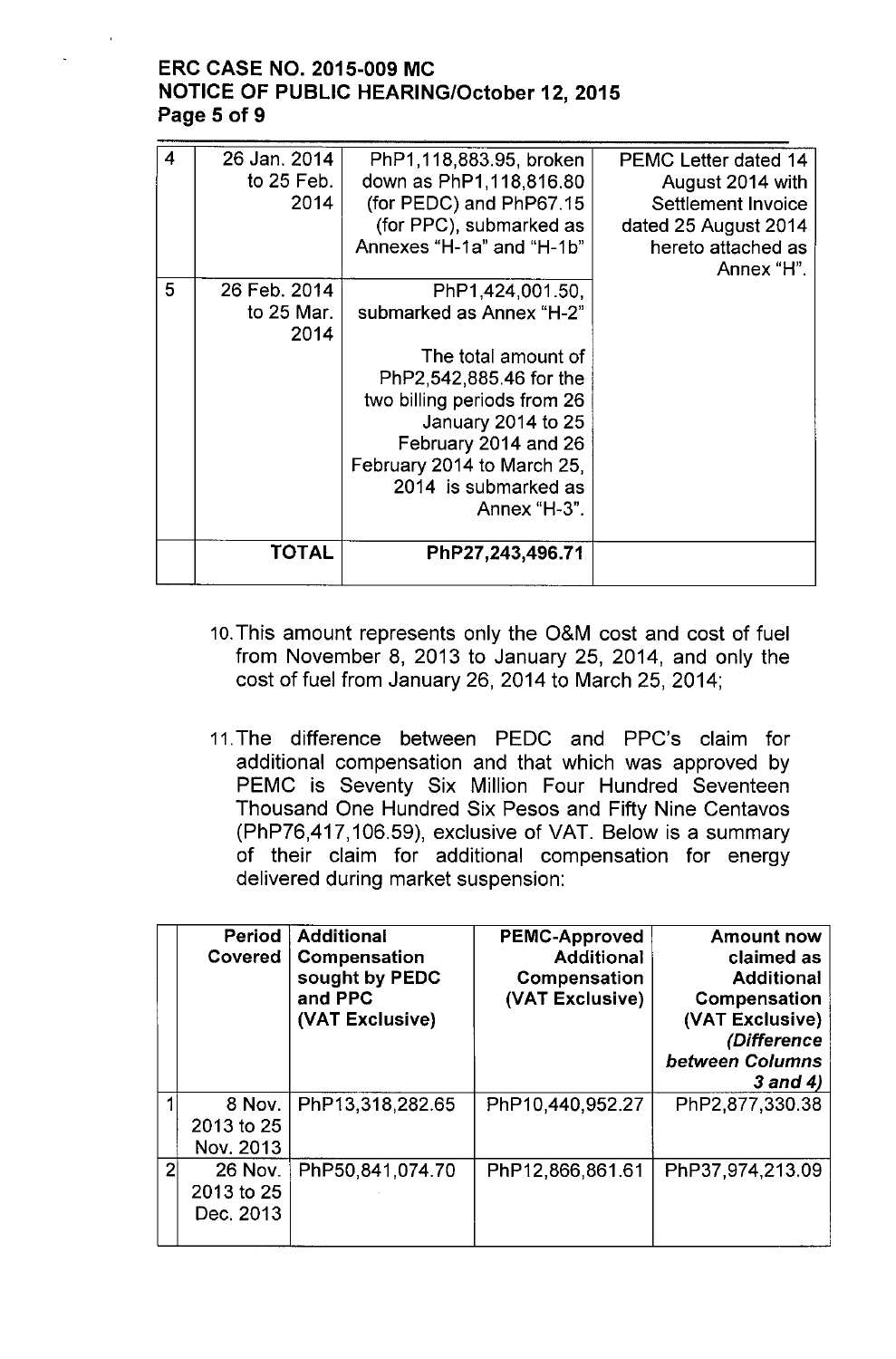#### **ERC CASE NO. 2015-009 MC NOTICE OF PUBLIC HEARING/October 12, 2015 Page 6 of 9**

| 3 | 26 Dec.<br>2013 to 25<br>Jan. 2014 | PhP8,514,404.79   | PhP1,392,797.38  | PhP7,121,607.41    |
|---|------------------------------------|-------------------|------------------|--------------------|
|   | 26 Jan.<br>2014 to 25<br>Feb. 2014 | PhP12,847,219.16  | PhP1,118,883.95  | PhP11, 728, 335.21 |
| 5 | 26 Feb.<br>2014 to 25<br>Mar. 2014 | PhP18,139,622.01  | PhP1,424,001.50  | PhP16,715,620.51   |
|   | <b>Total</b>                       | PhP103,660,603.31 | PhP27,243,496.71 | PhP76,417,106.60   |

- 12.As the additional compensation paid by the MO to them, which mainly covered only O&M cost and fuel cost, remain insufficient to cover their actual costs of generation, they seek the Commission's approval for them to recover from the MO additional compensation for energy delivered during the period of suspension of the WESM operations in the Visayas from November 8,2013 to March 25, 2014;
- 13.PEDC and PPC submit that for the period in question, both have been deprived of the reasonable costs of power generation, which involve not only O&M costs and fuel cost, but also fixed costs, regardless of whether the power plant is run. These fixed costs include the cost of capital recovery11 or CRF, which has not been paid to them;
- 14.PEDC and PPC now come before the Commission to apply for the recovery of its CRF, as well as the cost of O&M that was not compensated from January 26, 2014 to March 25, 2014, as these have remained unpaid notwithstanding that both reasonably incurred these costs in complying with the dispatch instructions of the SO;
- 15.While it is true that CRF is recoverable in bilateral contracts entered into by PEDC and PPC, it should be pointed out, however, that during the suspension of the WESM operations in the Visayas, schedules of generating plants, including them, were controlled by the SO. Therefore, PEDC and PPC had to comply with the hourly dispatch instructions of the SO, which dispatch instructions included frequent

<sup>&</sup>lt;sup>11</sup> Capital Recovery Fee includes costs related to the contracts entered into by PEDC and PPC to build their plants.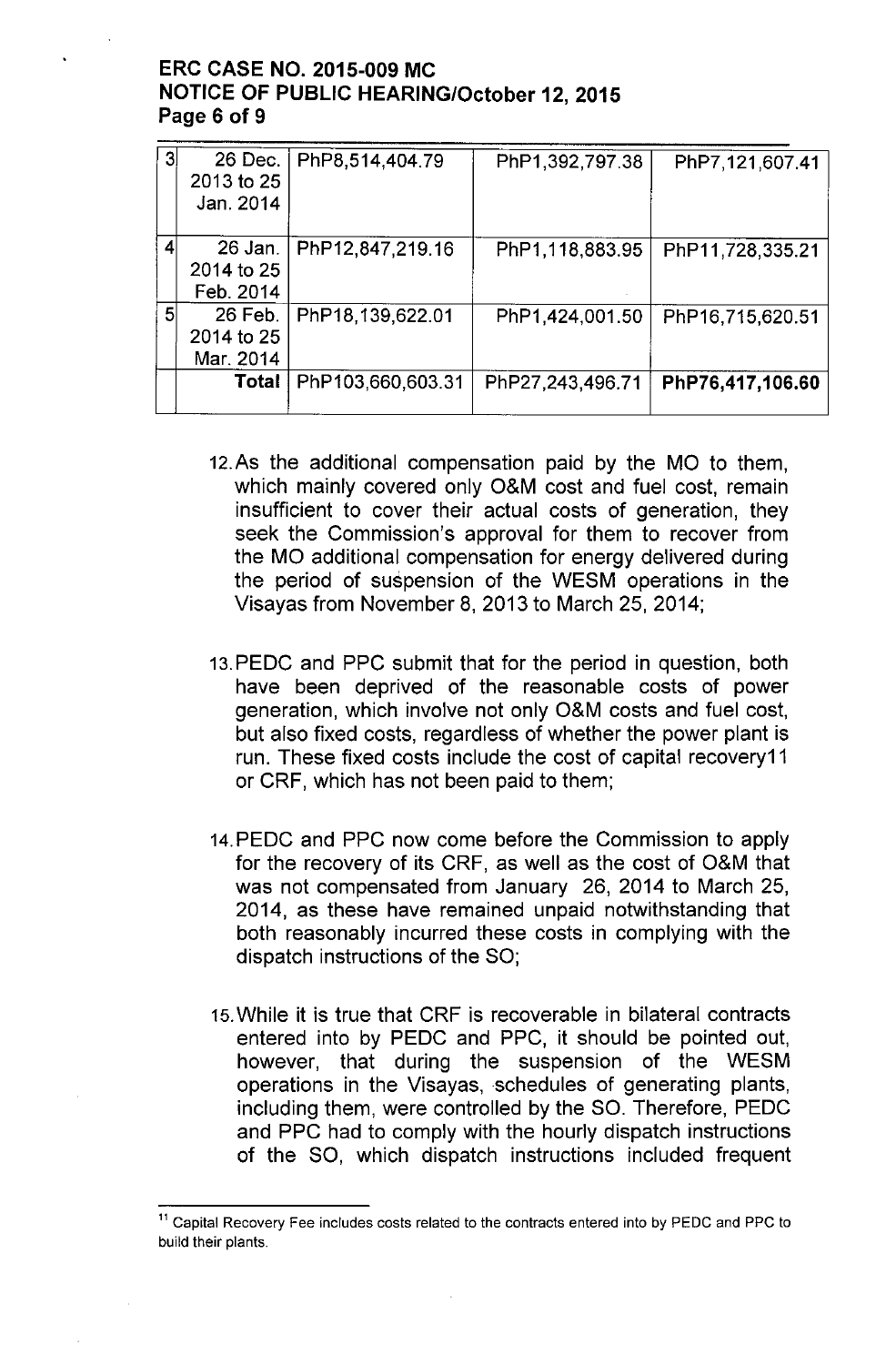#### **ERC CASE NO. 2015-009 MC NOTICE OF PUBLIC HEARING/October 12,2015 Page 7 of 9**

manual load drops as dispatch for bilateral contracts were curtailed;

- 16.lt should be noted in this regard that both PEDC and PPC . have Commission-approved rates, which should have been the basis of compensation. However, due to the imposition of the Administered Price, both have been made to carry in part the costs of power generation, notwithstanding that the Commission had already determined their reasonableness when it approved their rates;
- 17.That there was an emergency situation that called for the imposition of the Administered Price should not prevent them from recovering their reasonable costs, especially considering that their rates have been approved by the Commission, consistent with Section 43(f) of Republic Act No. 9136, otherwise known as the Electric Power Industry Reform Act of 2001 or the EPIRA, which recognizes that the rates approved by the Commission must be such as to allow the recovery of just and reasonable costs and a reasonable return on rate base to ensure the sustainability and viable operation of an entity;
- 18.ln light of the foregoing, PEDC and PPC seek the Commission's approval to recover CRF for energy delivered during the suspension of the WESM operations in the Visayas. They also seek the Commission's approval to recover the cost of O&M that had not been compensated by the MO from January 26, 2014 to March 25, 2014;
- 19.The Administered Price Determination Methodology approved by the Commission itself sets out as one of the guiding principles in the determination of the Administered Price that it be fair and reasonable to both the suppliers and consumers of electricity;
- 20. PEDC and PPC believe that what is fair and reasonable for generation companies such as themselves is to be compensated for the actual cost of generating power during the period of market suspension. Otherwise, PEDC and PPC would in a way be subsidizing the cost of power generation as its true cost is not recovered by them; and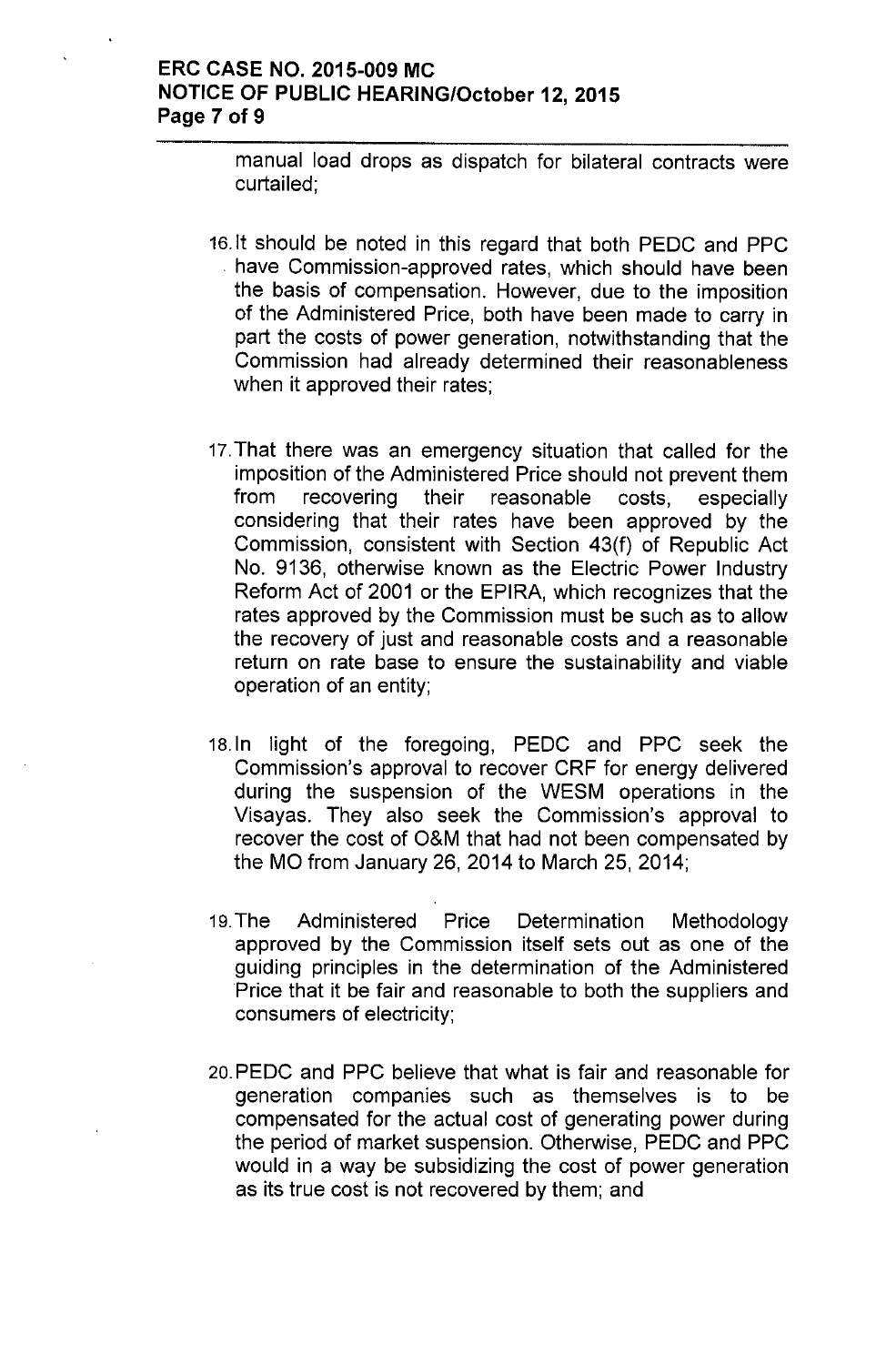- 21.PEDC and PPC pray that the Commission grant their application and be allowed to recover:
	- a. Additional compensation for CRF for energy delivered during the suspension of the WESM operations in the Visayas from November 8, 2013 to March 25, 2014; and
	- b. The cost of O&M that had not been compensated by the MO from January 26, 2014 to March 25, 2014.

The Commission has set the said application for jurisdictional hearing, pre-trial conference and evidentiary hearing on November 23, 2015 (Monday) at two 0' clock in the afternoon (2:00 P.M.) at the ERC Hearing Room, 15th Floor, Pacific Center Building, San Miguel Avenue, Pasig City.

All persons who have an interest in the subject matter of the proceeding may become a party by filing, at least five (5) days prior to the initial hearing and subject to the requirements in the ERC's Rules of Practice and Procedure, a verified petition with the Commission giving the docket number and the title of the proceeding and stating: (1) the petitioner's name and address; (2) the nature of petitioner's interest in the subject matter of the proceeding, and the way and manner in which such interest is affected by the issues involved in the proceeding; and (3) a statement of the relief desired.

All other persons who may want their views known to the Commission with respect to the subject matter of the proceeding may file their opposition to the application or comment thereon at any stage of the proceeding before the applicants conclude the presentation of their evidence. No particular form of opposition or comment is required, but the document, letter or writing should contain the name and address of such person and a concise statement of the opposition or comment and the grounds relied upon.

All such persons who may wish to have a copy of the application may request the applicants, prior to the date of the initial hearing, that they be furnished with a copy of the application. The applicants are hereby directed to furnish all those making such request with copies of the application and its attachments, subject to